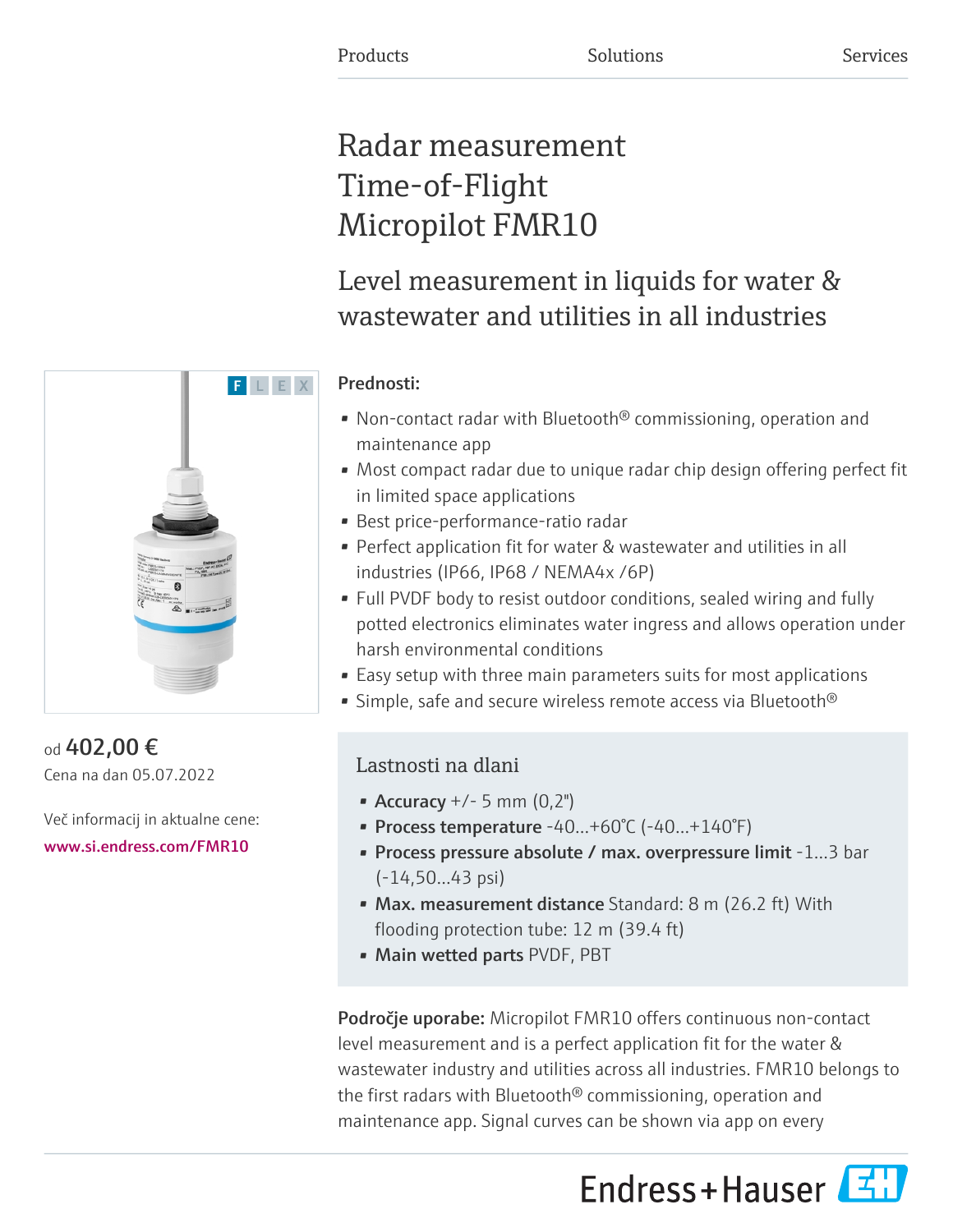Bluetooth®-enabled smartphone or tablet (iOS, Android). With the compact design, thanks to unique chip, the device is ideal for limited space applications.

### Lastnosti in specifikacije

### Continuous / Liquids Merilni princip

Level radar

#### Characteristic / Application

Simple applications in Water & Wastewater Utility applications in all industries Easy storage tanks

#### Specialities

Bluetooth® commissioning, Operation and maintenance via SmartBlue App

#### Supply / Communication

2-wire (4…20 mA) Bluetooth® wireless technology and App

#### **Frequency**

 $K$ -band (~26 GHz)

#### **Accuracy**

+/- 5 mm (0,2")

#### Process temperature

-40…+60°C  $(-40...+140°F)$ 

#### Process pressure absolute / max. overpressure limit

-1…3 bar (-14,50…43 psi)

#### Main wetted parts

PVDF, PBT